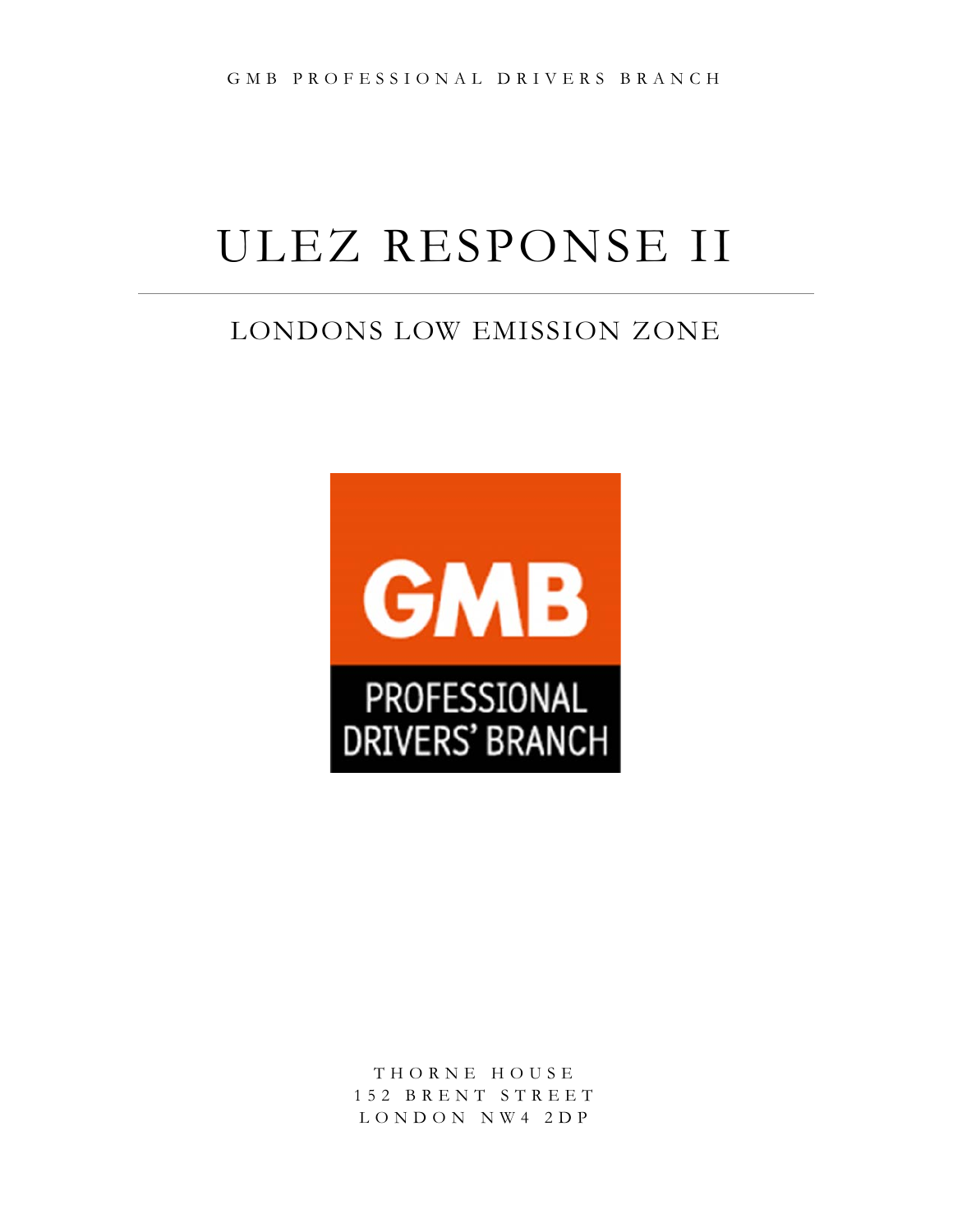## **GMB Professional Driver's Branch**

Our membership is made up of both private hire, Hackney drivers as well as delivery, ambulance drivers and those who drive professionally for a living. We also have a number of small private hire operators within our membership.

We have a close working relationship with TFL and have been responsible for working to help create and work on the legislation in place today from work on sight and diabetes for drivers to the bus lane signs available for Private hire vehicles in London.

Our membership is substantial and growing and is made up of Both Taxi and Private Hire drivers.

We have links with many safety groups and other trade bodies.

Our branch maintains cordial relations with many licencing authorities.

We meet with both enforcement and ground transportation officials on a frequent basis at TFL.

The GMB has had recent contact with most assembly members and the Mayor in relation to the needs of both Passengers and drivers in London and its environs and this submission is a further clarification of our concerns and suggestions.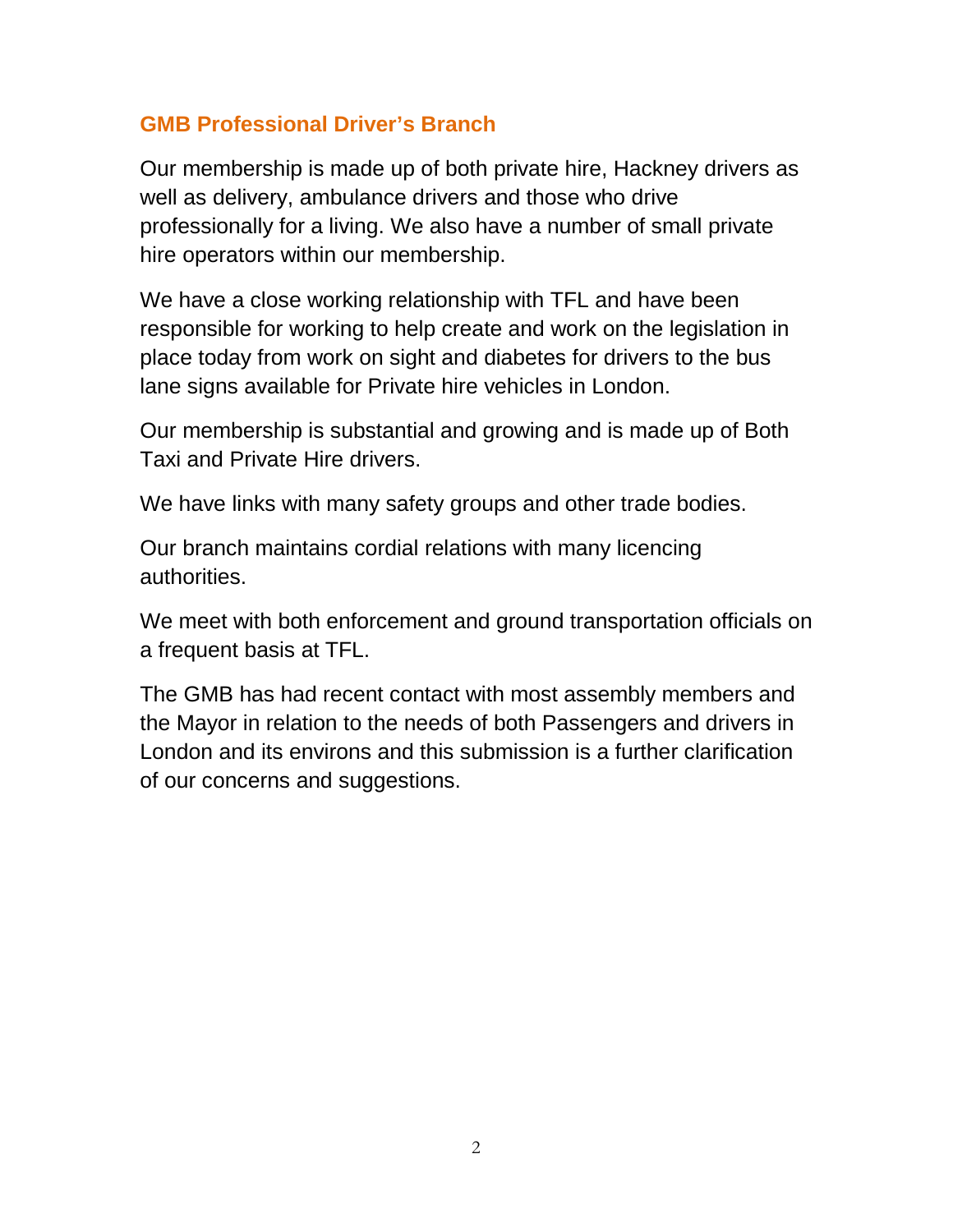#### **GMB and ULEZ**

The GMB Professional Drivers branch (GMB) have attended ULEZ Meetings with many other groups our response to the revised proposals is below

There is no opposition to the proposal to improve conditions in relation to emissions in London However caveats exist and it is our firm belief that the proposals due for 2020 are being forced upon the trades early for the wrong reasons when there are clearly offenders that are not facing the dame draconian penalties.

## **Licenced Taxi**

*As set out in our original consultation, do you support the proposal to introduce a requirement that vehicles licensed for the first time as taxis from January 2018 must be ZEC? (Unchanged proposal)*

#### *Do you think the timing of our proposal to introduce a ZEC requirement for vehicles licensed for the first time as taxis from January 2018 is: Right / Can Be / Cant Be Achieved?*

Whilst the proposal is broadly accepted we feel the possibility of such vehicles being available to the trade in the presumed numbers and on time is impossible in 28 months and would propose that this measure is considered for the following year.

The increased costs are offset by a more generous scheme than was available but works on the presumption that all grants will be obtainable and that funds will not run out given that other authorities such as Dundee have a green proposal on the table.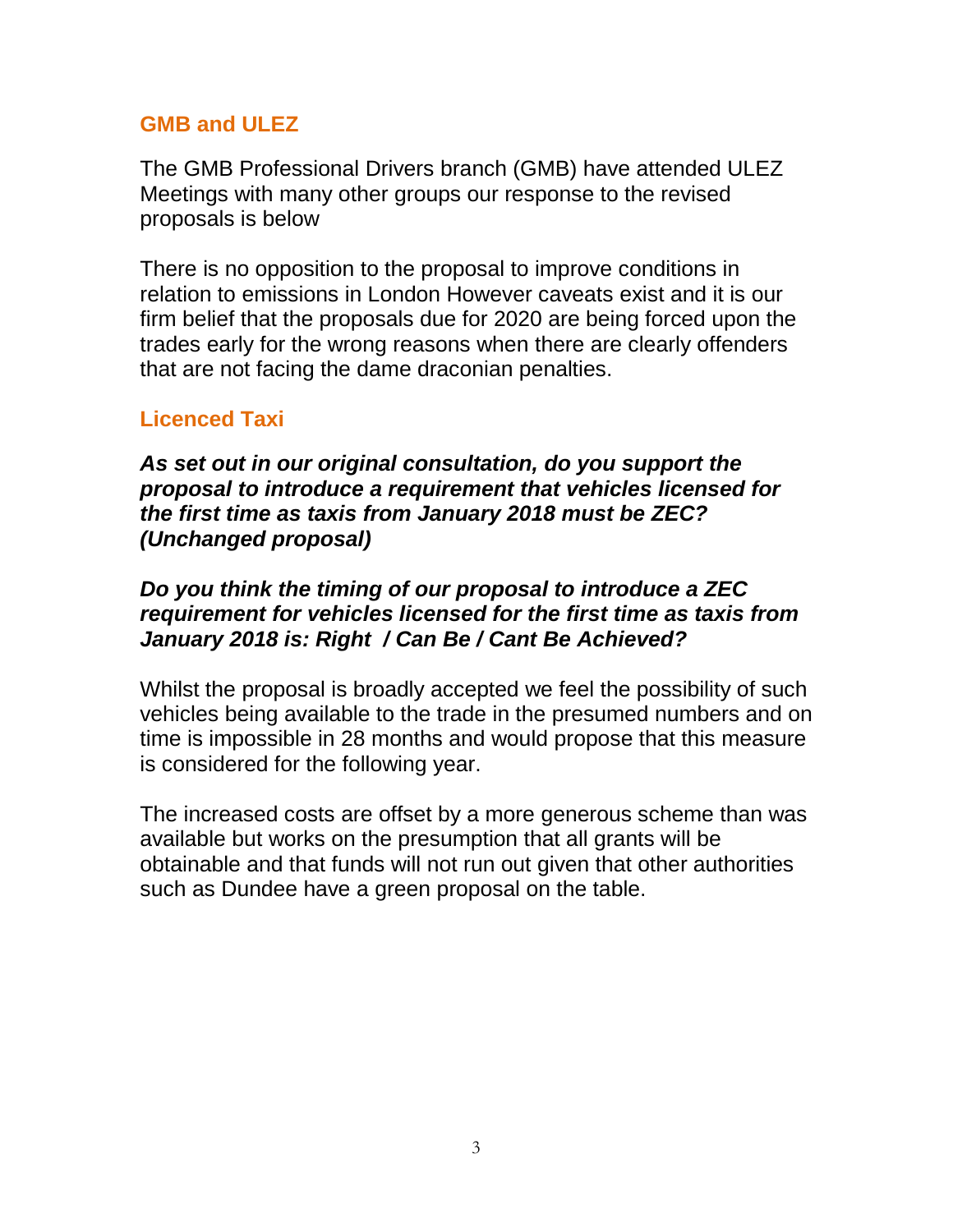#### *Do you support our current preferred approach – both a voluntary decommissioning scheme for taxis over ten years old and purchase grants for ZEC taxis? (New proposal)*

In our opinion the 12 year period is more pragmatic given the fact that sufficient numbers of vehicles will not be available at the outset combined with the extra ordinary costs Taxi drivers face plus the increased competition that increased expense cannot be entertained at this point.

## **Private Hire Vehicles**

#### *As set out in our original consultation, do you support the proposal to introduce a requirement that new vehicles licensed for the first time as PHVs must be zero emission capable from January 2018? (Unchanged proposal)*

We do not support this proposal whatsoever.

This is an imposition on a trade which consistently demonstrated green credentials and a willingness to reduce emissions without the need for legislation.

Given the age of the fleet and the pre-existing low emissions this is nothing short of draconian.

A delay until 2019 is more than acceptable given the <4% composition of the entire fleet base in London and the fact that not all vehicles will be within the proposed zone.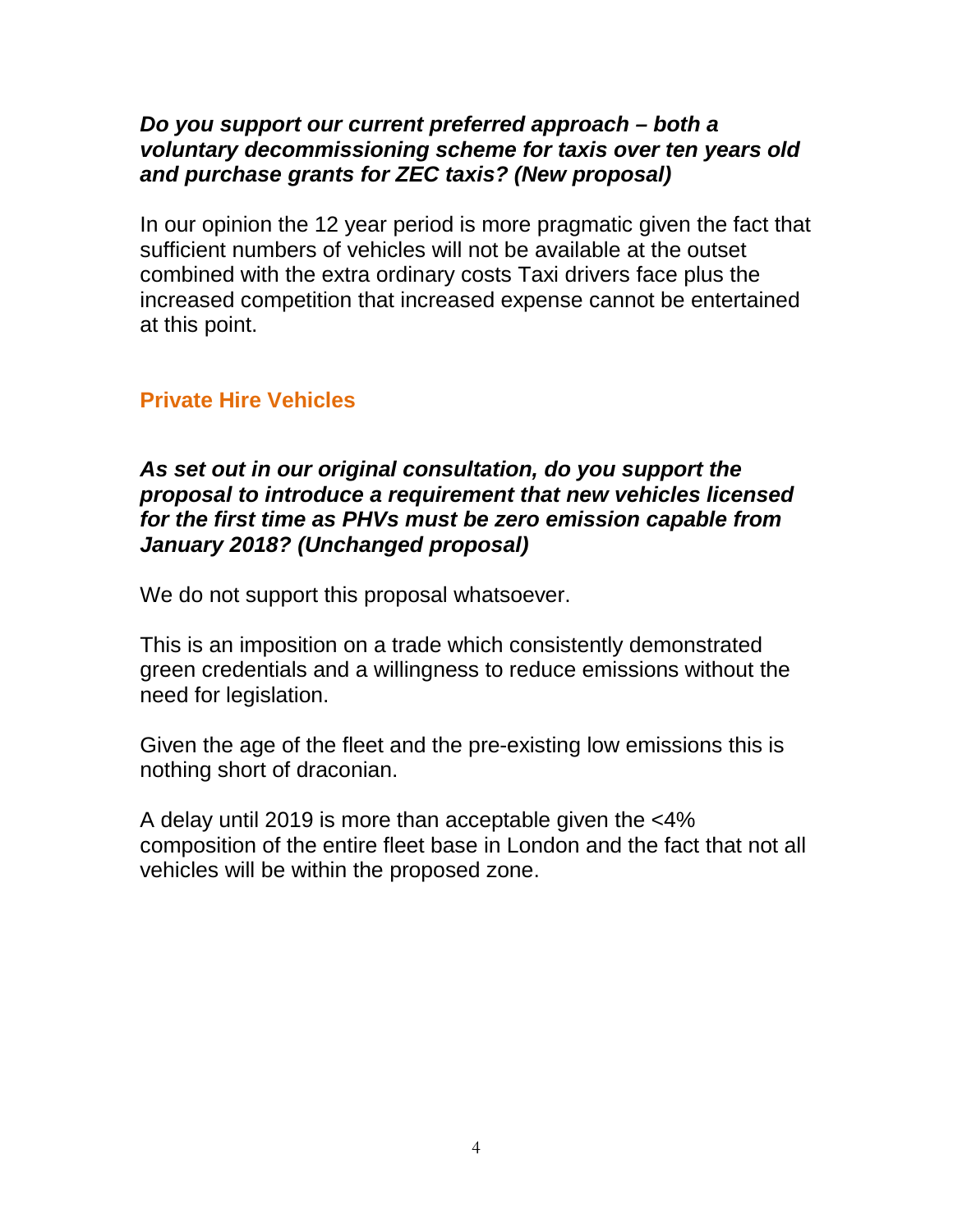#### *Do you think that our proposal to introduce a ZEC requirement for all vehicles under 18 months that are newly licensed PHVs from January 2018 is: About right / can be introduced prior or Post 2018?*

Whilst there are several vehicles that are ZEC capable one size does not fit all.

We would remind all parties that there is still a strata of drivers who cannot afford to put such vehicles on the road due to poor income and rates offered by operators.

Additionally in many cases due to past financial hardship these same drivers find it difficult to obtain finance and those using the rental market are gouged on price by those offering such facilities.

We propose a 26 month limit.

#### *We are proposing a two year sunset period exemption to this requirement until January 2020 for PHVs licensed to carry six or more passengers. Do you support this proposal? (New proposal)*

Firstly we feel that some vehicles classed as SUV / MPV are only capable of carrying 5 Passengers so any proposal should encompass this point.

Clearly any vehicle which carries more than a standard vehicle of four Passengers should be within this class.

Some vehicles may be capable of larger passenger capacity e.g. the Tesla but in reality the seats will not be practical for most grown adults or teenagers.

It is agreed that at present no automotive manufacturer has viable Five, Six ,Seven or Eight seated vehicles which many operators and drivers run.

We accept that as there is no option then provided a choice of no less than Six options exist then this is an acceptable proposal.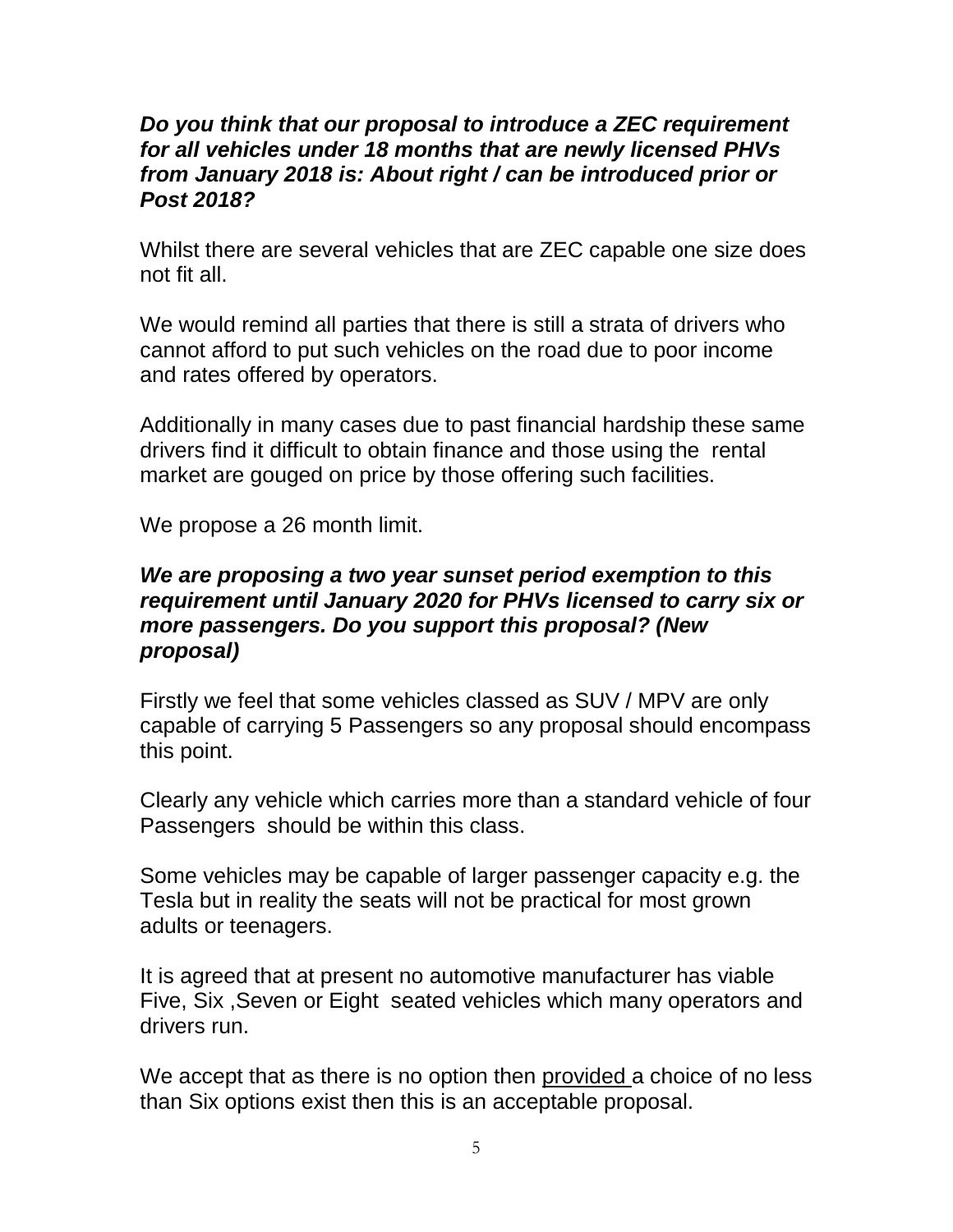*As set out in our earlier consultation , do you support the proposal to introduce a requirement that used vehicles (older than 18 months) licensed for the first time as PHVs must meet a minimum Euro 4 petrol or Euro 6 diesel standard from January 2018? (Unchanged proposal)*

In short no.

Once again we would remind all parties that there is still a strata of drivers who cannot afford to put such vehicles on the road due to poor income and rates offered by operators.

This group is NOT a fleet buyer and is made up of individuals who face many more financial challenges than operators purchasing on fleet basis.

As previously outlined in many cases due to past financial hardship these same drivers find it difficult to obtain finance and those using the rental market are gouged on price by those offering such facilities.

We propose a 24 month base level.

Additionally we propose implementation from June 2019 unless grants can be made available.

#### *Do you support the proposal to change the definition of a zero emission capable PHV to align with the eligibility criteria for the Office for Low Emission Vehicle's (OLEV) plug-in vehicle grant? (New proposal)*

We can only accept such a proposal if it can be demonstrated without any such criteria is based on existing proposals even if the grant is withdrawn over the ensuing period.

Further to this we will make clear requests in relation to grants later in this response.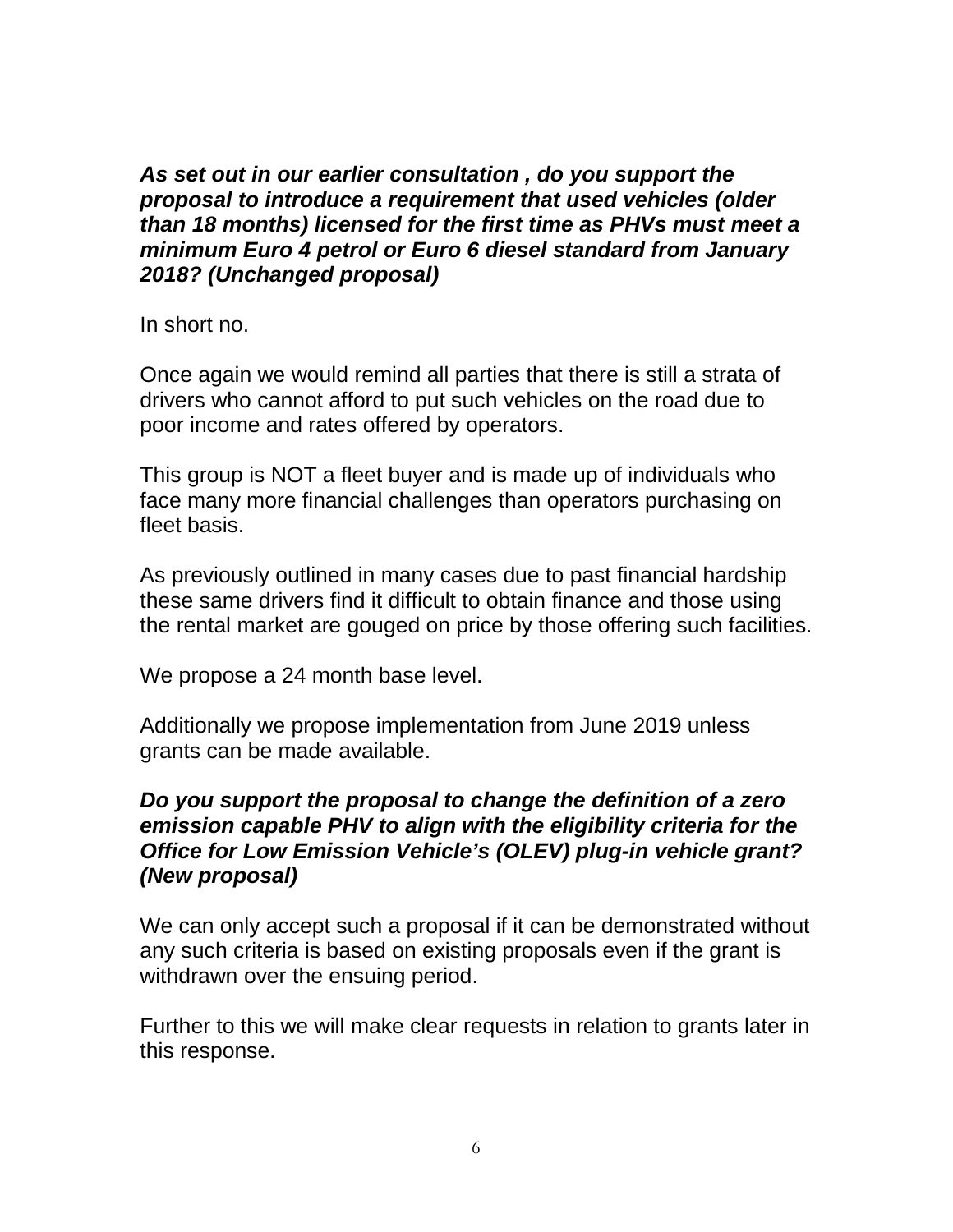## *Further PHV response:*

It is our contention that similar grants should be made available for higher polluting vehicles at the latter end of their availability to the PHV trade and funds similar to those offered to taxi in addition to any grant should be made available.

Additionally should the grants no longer be available then it should be the GLA's responsibility to meet the cost of the grants that are currently in place.

## *Do you support TfL's additional initiatives to improve air quality in London? (New proposal)*

## *A) Retrofit an additional 400 Euro V buses outside of central London to meet the Euro VI standard*

This proposal must be at the operators expense and not the public's expense or from existing or proposed funds.

Bus operators work on a for profit basis unless they can demonstrate to an independent working party they will face loss as a result of such engineering and that they will not benefit when vehicles are sold on to others at the end of their London working life we see no benefit.

There is a corporate responsibility that operators must embrace just as Taxi drivers did who were forced in to retrofitting their taxis.

## *B) A demonstrator fund for bus operators to trial double decker zero emission buses in central London*

Categorically no.

It is a necessity for such technology to be in place Private hire and Taxi do not receive widespread funded trials for vehicles so why should private enterprise?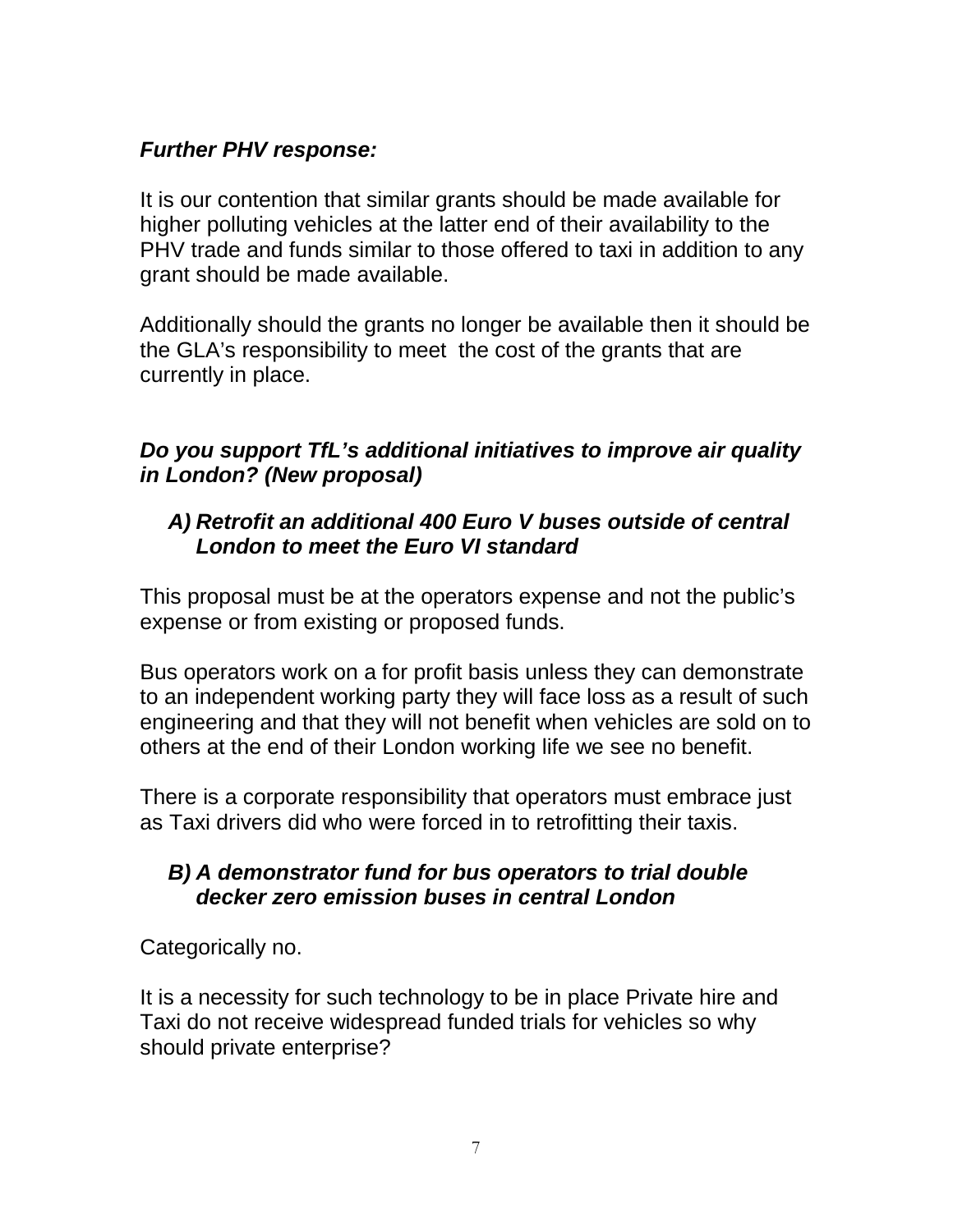There is no need for a demonstrator a choice of replacements should be available and providers can choose accordingly.

Why on earth should the public fund such an enterprise?

## *C)The creation of a Low Emission Neighbourhood in central London.*

Such a proposal is similar to social engineering and should not be the province of a transport authority or a Mayoral Authority.

## **Ulez Proposals**

We reaffirm our position on the matters outlined below.

Why do many large buses need to run on off peak and low usage routes when smaller busses could be used?

Surely a Mini Version of a Double Deck Bus would be more cost effective use less road space and create fewer emissions.

As previously advised during off peak adding a smaller vehicle to the existing bus fleet would reduce congestion and emissions.

A clear scrappage scheme should be available to private hire as at present this appears to be discriminatory by GLA and TFL>

## **FUEL**

On fuel itself we reaffirm the following:

There are other ways of reducing emission levels for example the Fischer Tropsch process which is basically synthetic diesel on a large scale.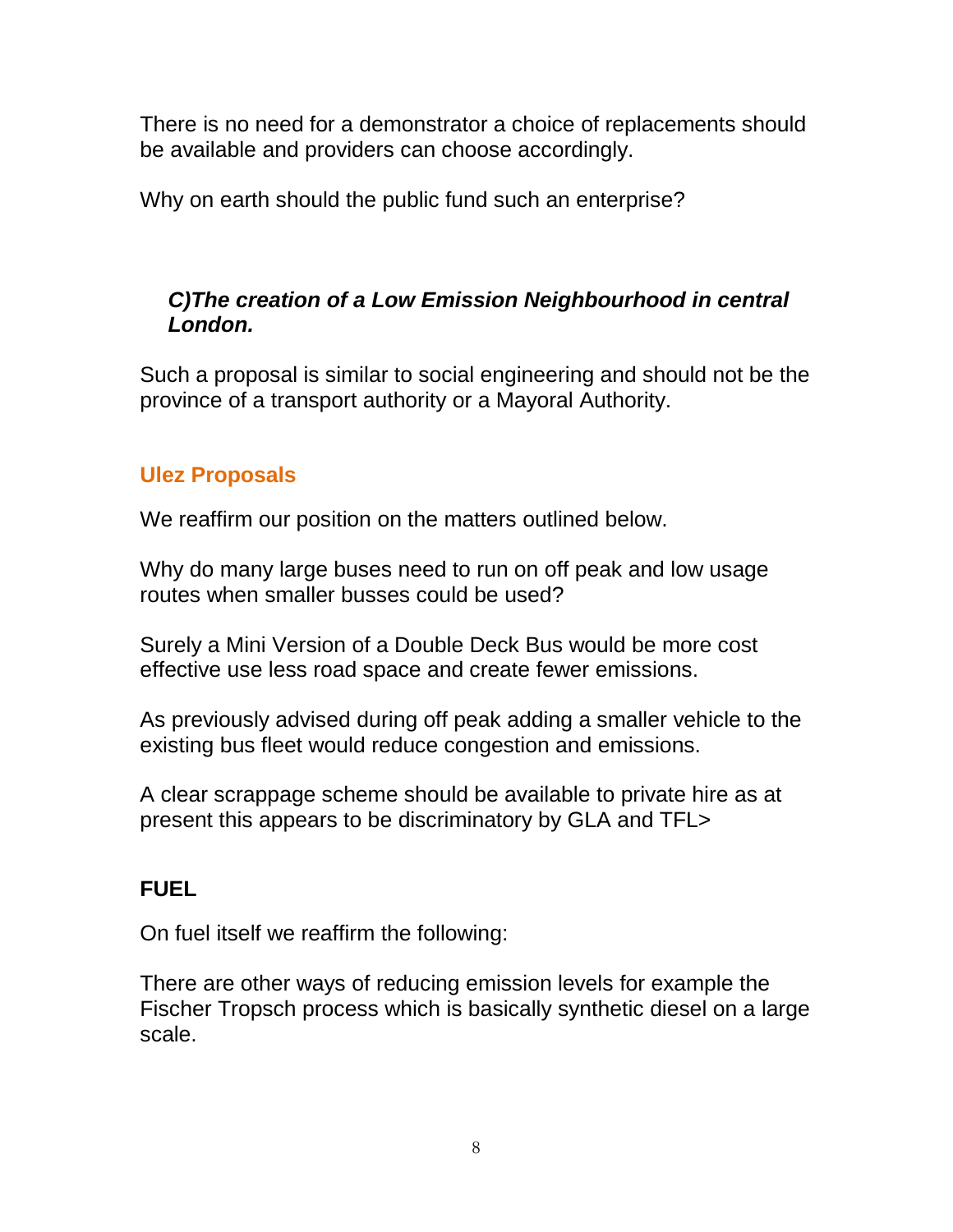This apparently reduces carcinogens emissions by over 90% and Nitrogen oxides by 5 up to 25%.

This Ecopar fuel is used in Sweden and meets tough regulations in the US and other European cities.

At a past Ulez meeting we proposed making it mandatory for all Greater London based Fuelling facilities to offer only this type of fuel.

To keep costs low fuel companies would then be keener to make this the standard nationwide to keep parity.

This has been totally ignored by those looking at this for the GLA and TFL.

GLA say they cannot force petrol stations to supply this. We beg to differ as bio fuels have been forced and are in use via suppliers.

There is no reason the GLA cannot create this standard.

The mayor has the power for this legislation.

#### **Alternative Power Sources.**

We have brought up carbon cotton batteries as well as Storedot technology and Hydrogen

This seems to have been discounted and ignored by GLA and TFL the question is why?

Surely if alternatives exist the GLA and TFL groups should be beating the drum for this to encourage manufacturers to take on this technology.

Hydrogen power is a strong alternative power source but mainstream production is some time off due to the costs in creating inverters membranes and the high level of platinum usage.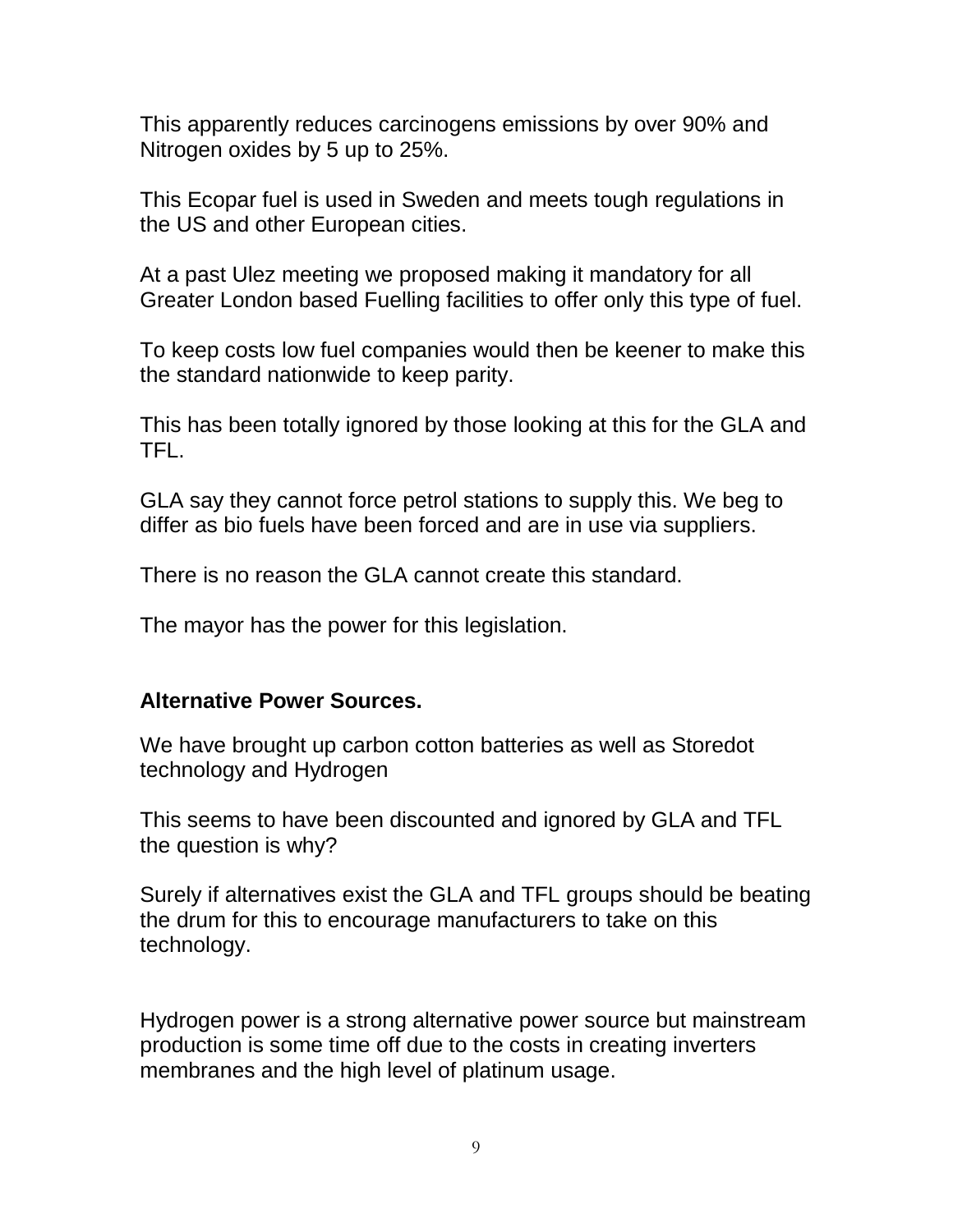We believe this is has an excellent future as the Fischer Tropsch method can also create a plentiful supply of the gas however we think viable systems are five to ten years from meaningful fruition.

## **HGV and Delivery**

We reaffirm the following proposal.:

Firstly we propose a 7.00 AM to 7.00 PM curfew on certain classes of HGV and Delivery Trucks and Vans not only will this reduce emissions but will free up valuable road space during the day.

This will allow improved access and lower emissions as traffic flow will immediately improve due to junctions not being blocked roads space will not be reduced due to delivery's taking place and traffic control waits will be shorter.

A Shared payload scheme so that those making deliveries can share costs and reduce the need for additional vehicles.

A higher fee for those using HGV's to deliver in to or travel through London during peak periods.

We believe this will create more safety for cyclists too.

## **Plug in Points**

At the head of the consultation paper a total self-funded plan for implementation of power points is advised.

The question is at what cost to the consumer?

As previously outlined at meetings how much above the odds will the consumer pay for the benefit of obtaining charging power for their vehicles?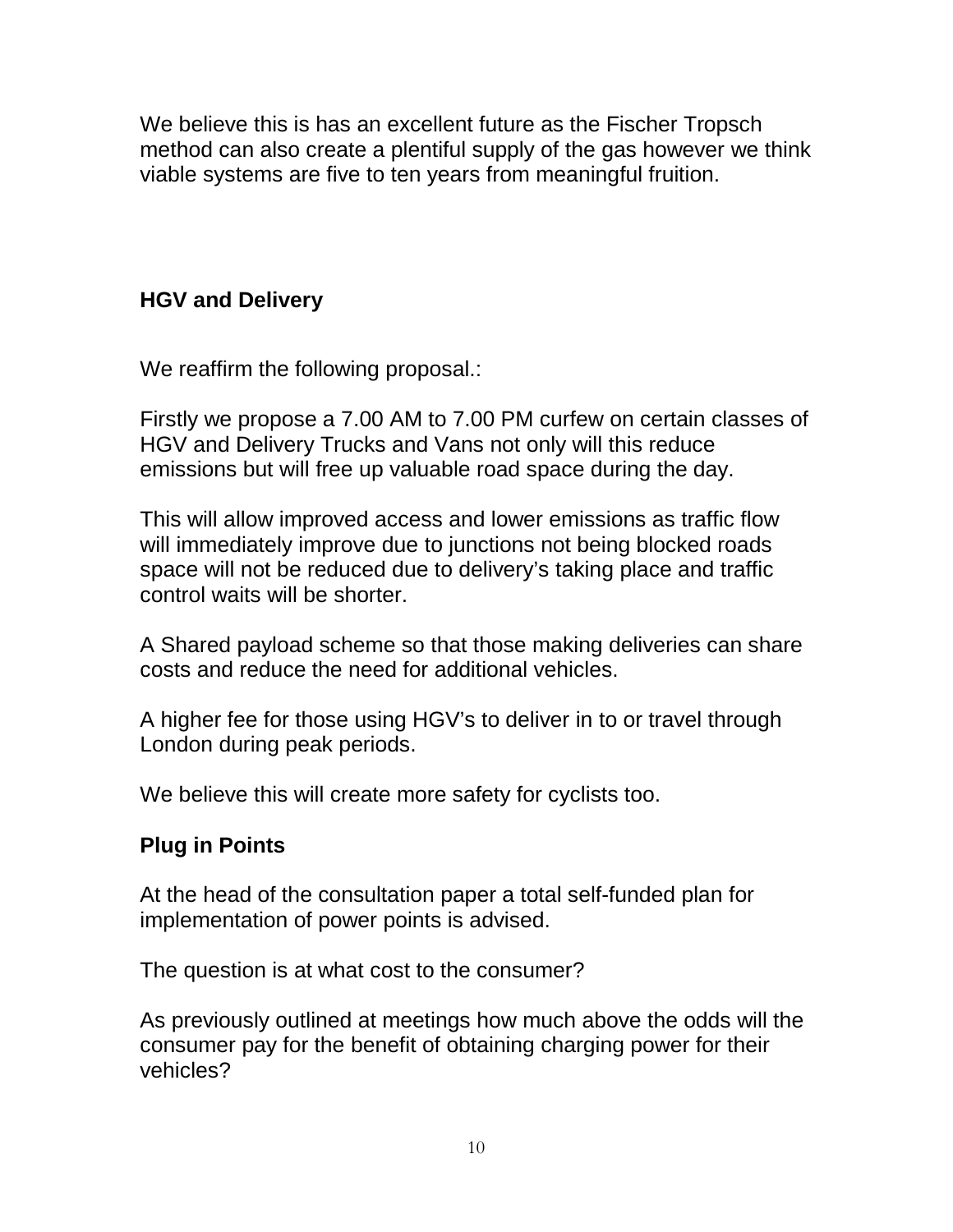How will bays be policed to allow a through flow of vehicles that need to charge up? Especially those engaged in Hire and Reward work or deliveries.

## **Overseas Vehicles.**

No mention has been made about how this will be implemented or whether it is a consideration we reaffirm that this is a necessity.

At present when entering Low emission zones in Germany an emissions sticker is mandatory and needs to be purchased in advance.

Emissions stickers are available in red, yellow and green according to the particulate emission of the vehicle possessed. Green stickers give full access. This is dependent on emissions other stickers either prohibit access or give partial access.

Vehicles without an emissions sticker are not permitted to drive in any low emission/ environment zone.

It would be mandatory for overseas vehicles to buy a sticker for those without would be subject to a fine including cost of tracing and enforcing in the home country of the vehicle.

It is important to note this is a Motoring offence in Germany and it is endorsable.

There is no reason or excuse why this should not be the case in London as clearly it is the Law in Germany and they enforce on foreign owned vehicles.

In short there is no defence that can be made to not adding this to any statute or plan.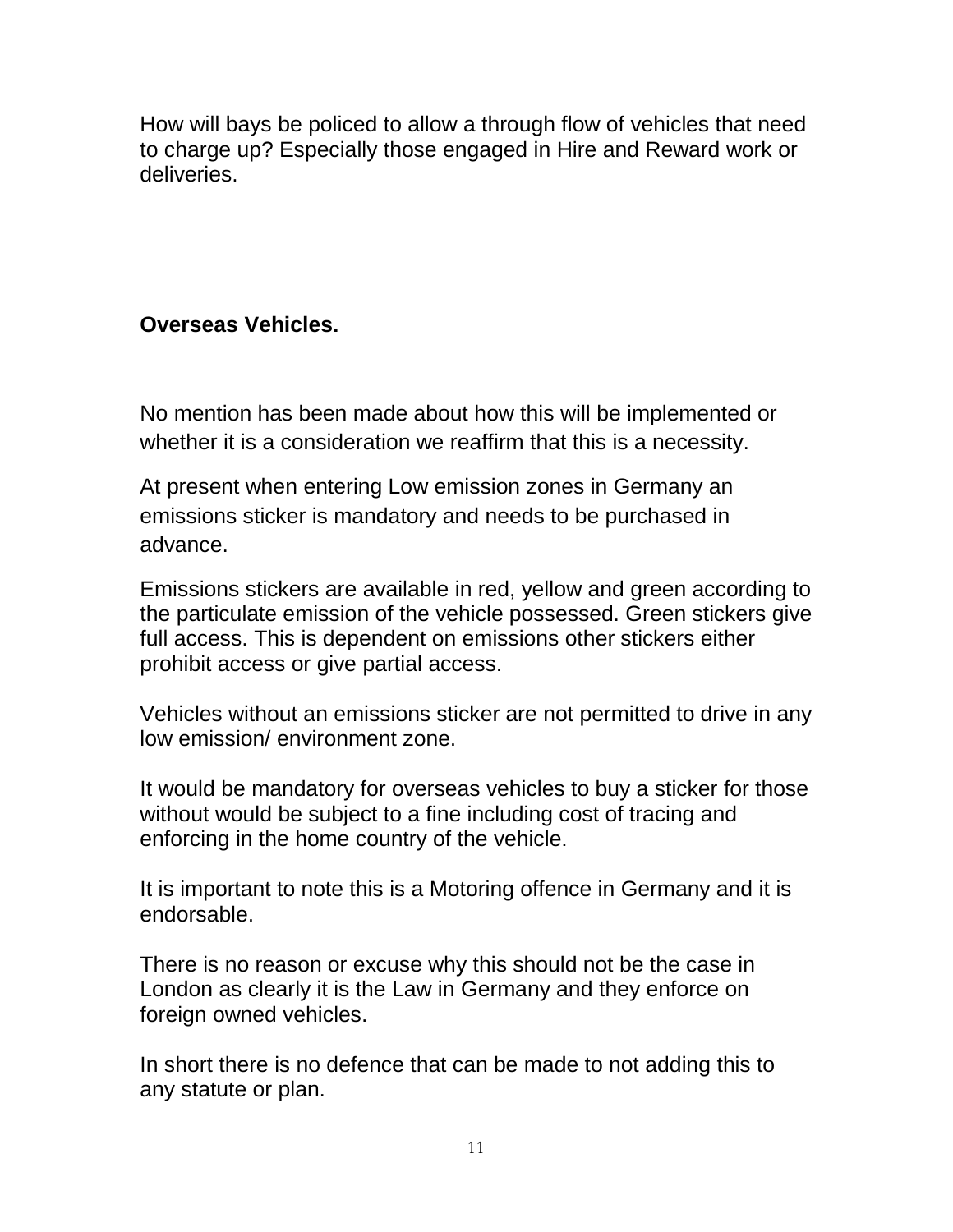## **Commercial Exempt Vehicles.**

We do not accept that exemptions for vehicles providing private ambulance service, Medical Supply delivery or any commercially owned vehicle should be exempt from any charges for zone usage.

If the individuals or companies are working for commercial gain then they should pay as any other road user would for zone access.

#### **Plant and Equipment.**

A clear immediate campaign to London wide based users of retrofitting of industrial and plant equipment of to meet Euro IV standard introducing this by mid 2017 is a imperative.

Given that 20% of emissions are created by this group alone drastic measures must be taken including substantive fines for those who ignore this.

Enforcement teams will be self-funded from fine income.

#### **Final perspective.**

In closing we still feel that those in Taxi and Private hire are feeling the brunt of measures that others are able to afford and in some cases ignore.

The timescales promoted are unfair and unreasonable considering 2020 is the implementation date.

Questions in relation to our response can be directed to: